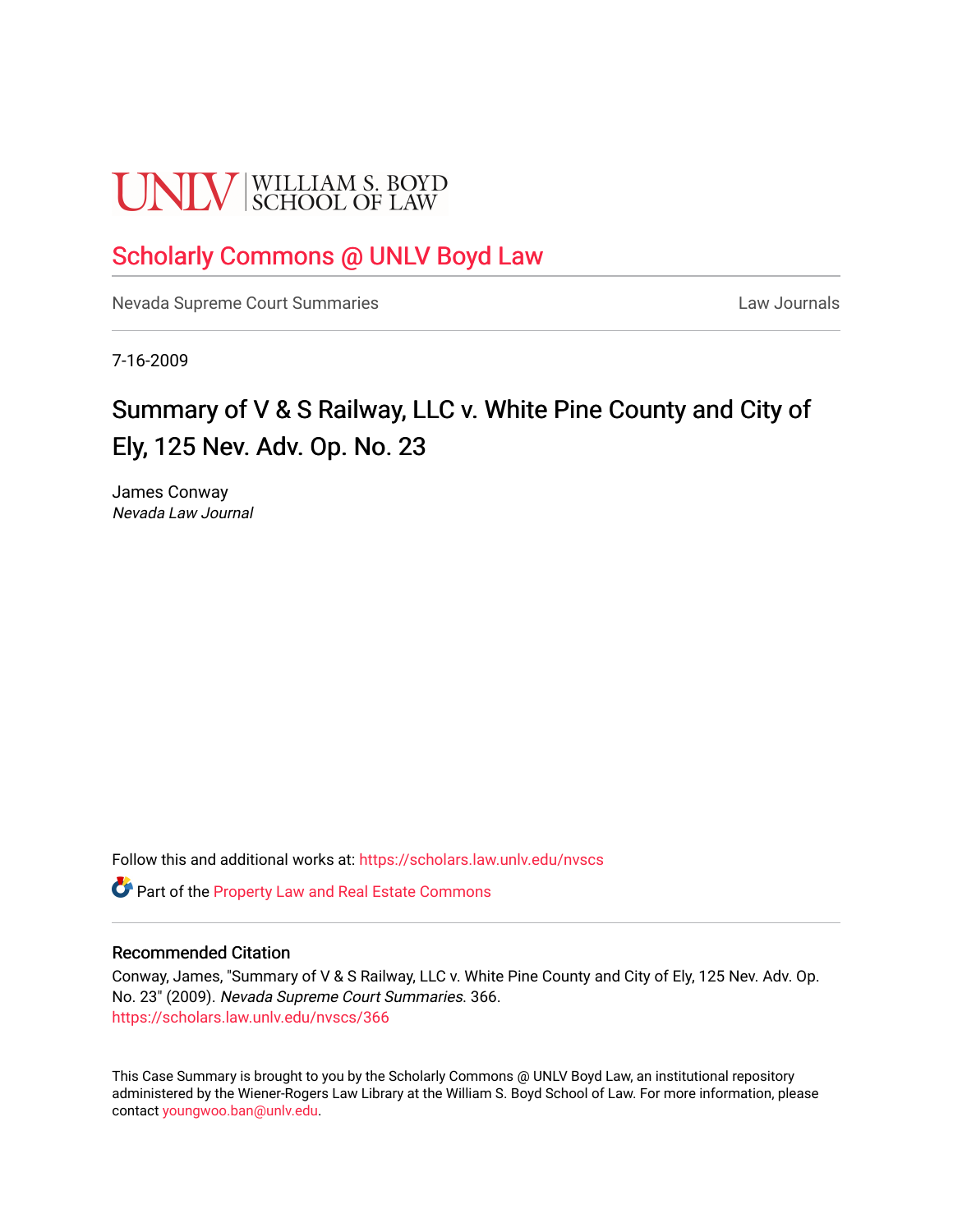## *V & S Railway, LLC v. White Pine County and City of Ely***, 125 Nev. Adv. Op. No. 23 (July 16, 2009)[1](#page-1-0)**

### **PROPERTY LAW: EMINENT DOMAIN - STATUORY INTERPRETATION**

#### **Summary**

 Appeal from a district court order granting summary judgment in an eminent domain action that held that appellant's condemnation action was barred, under NRS 334.030, once governmental agency designated a railroad as surplus government property.

#### **Disposition/Outcome**

Reversed and remanded for proceedings consistent with this opinion.

#### **Factual/Procedural Background**

 In 1987, the LADWP purchased the Northern Nevada Railroad. By 2002, the railroad was no longer used and the LADWP designated the railroad as surplus property. Prior to offering the railroad for sale to the general public, the LADWP offered the railroad to governmental entities, including the town of Ely, Nevada. On November 6, 2003, Ely offered to purchase the railroad for \$750,000. On December 9, 2003, the LADWP sent Ely a letter indicating its terms for the transaction. On December 17, 2003, the LADWP received a \$250,000 deposit towards the purchase price from Ely.

 Two separate condemnation actions regarding the railroad were subsequently filed. One was filed by V & S Railway, which wanted to obtain the railroad under NRS 37.230. The other was filed by Ely when its contract negotiations with LADWP soured. LADWP and Ely eventually entered into an asset-purchase-and-settlement agreement for the railroad.

White Pine County<sup>[2](#page-1-1)</sup> and Ely together moved for summary judgment on V & S Railway's condemnation action. Ely and White Pine County argued that NRS 334.030(5) precluded V & S Railway's ability to pursue its condemnation action under NRS [3](#page-1-2)7.230.<sup>3</sup> The district court eventually granted summary judgment in favor of White Pine County and Ely. In granting summary judgment, the district court found no genuine issue of material fact as to whether  $V \&$ S Railway was entitled to pursue its condemnation action.

In addition, the district court found that White Pine County and Ely were entitled to judgment as a matter of law because NRS 334.030(5) suspends NRS 37.230 and any other statutes that interfere with a governmental entity purchasing surplus property from another

<span id="page-1-0"></span><sup>&</sup>lt;sup>1</sup> By James Conway

<span id="page-1-1"></span><sup>&</sup>lt;sup>2</sup> White Pine County intervened in the proceedings.

<span id="page-1-2"></span> $3$  NEV. REV. STAT. § 37.230 gives authority to "any company incorporated under the laws of this state, or constructing or operating a railway in this state," to acquire property for use as a railroad by condemnation.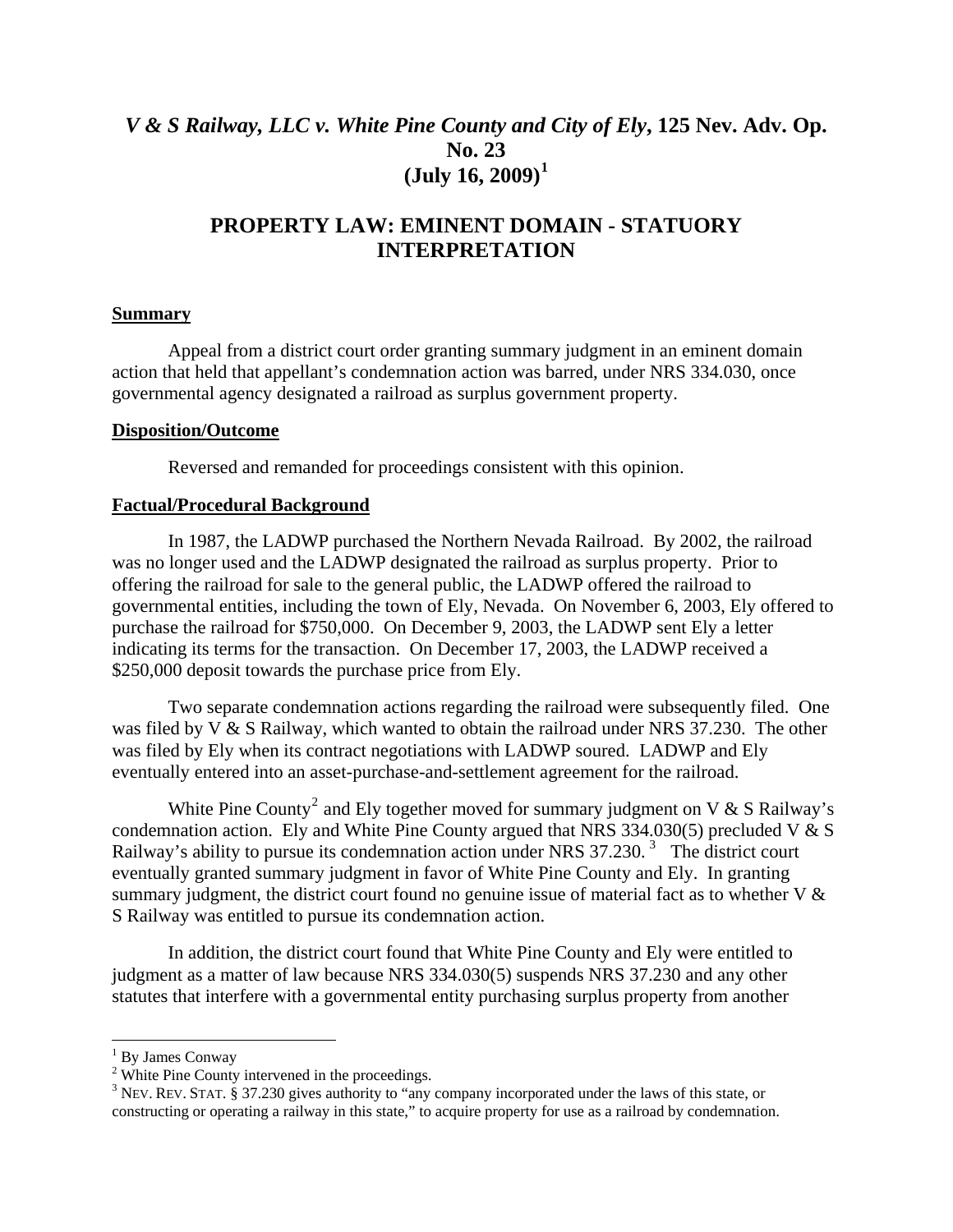governmental entity. In so deciding, the district court stated that NRS 334.030 was triggered when the LADWP, itself a governmental entity, designated the railroad as surplus property. The district court noted that NRS 334.030(5) states that any provision of law that is inconsistent with NRS 334.030 is suspended. Thus, any action brought pursuant to NRS 37.230, or any statute that would interfere with a governmental entity's purchase of surplus property from another governmental entity, was superseded by the LADWP designating the railroad as surplus. V & S Railway appealed from that order.

#### **Discussion**

 The Supreme Court of Nevada began by noting that NRS 334.030 facilitates the purchase of surplus governmental property by governmental entities. The Court found that the statute is triggered when two governmental entities take steps demonstrating their intent to enter into a contract for the purchase and sale of surplus governmental property. $4$  In addition, the Court found that the statute does not require the actual formation of a contract and that the language of NRS 334.030 $(4)^5$  $(4)^5$  indicates that the statute applies as soon as the entities begin engaging in steps that show their intent to form a contract.

The Court held that NRS  $334.030(5)^6$  $334.030(5)^6$  is central to the resolution of the case. NRS 334.030(5) suspends any portion of any law that is inconsistent with allowing governmental entities to take full advantage of purchasing surplus property from other governmental entities. The Court noted that once NRS 334.030 is triggered, no other action may interfere with the surplus property purchase. As a result,  $V & S$  Railway's condemnation action should be suspended pursuant to NRS 334.030(5) once two governmental entities take steps demonstrating their intent to enter into a contract for the purchase and sale of surplus governmental property.

 The Supreme Court of Nevada concluded that NRS 334.030 does not support the district court's finding that the LADWP's designation of the railroad as surplus property triggered NRS 334.030. Rather, the Court held that NRS 334.030 is triggered when governmental entities take steps showing their intent to enter into a contract for the purchase and sale of surplus governmental property. Therefore, on remand, the district court must determine whether the LADWP and Ely had already taken such steps when  $V & S$  Railway brought its condemnation action. If yes, then the district court should once again conclude that NRS 334.030(5) barred V & S Railway's condemnation action. In addition, if the district court finds that NRS 334.030(5) precludes V & S Railway's condemnation action, then White Pine County and Ely do not replace the LADWP. Such an interpretation, according to the Court, would undermine the statute's express purpose of allowing governmental entities to take full advantage of available surplus governmental property.

<sup>4&</sup>lt;br><sup>4</sup> Nev. Rev. Stat. § 334.030(2).<br><sup>5</sup> Nev. Rev. Stat. § 334.030(4).stat.

<span id="page-2-1"></span><span id="page-2-0"></span> $5$  NEV. REV. STAT. § 334.030(4) states that "The governing body or executive authority, as the case may be, of any governmental entity may designate by appropriate resolution or order any officeholder or employee of its own to enter a bid or bids in its behalf at any sale of any equipment, supplies, material or other personal property, owned by any other governmental entity and may authorize that person to make any down payment or payment in full required in connection with such bidding."

<span id="page-2-2"></span> $6$  NEV. REV. STAT. § 334.030(5) states that "Any provisions of any law, charter, ordinance, resolution, bylaws, rule or regulation which are inconsistent with the provisions of this section are suspended to the extent such provisions are inconsistent herewith."